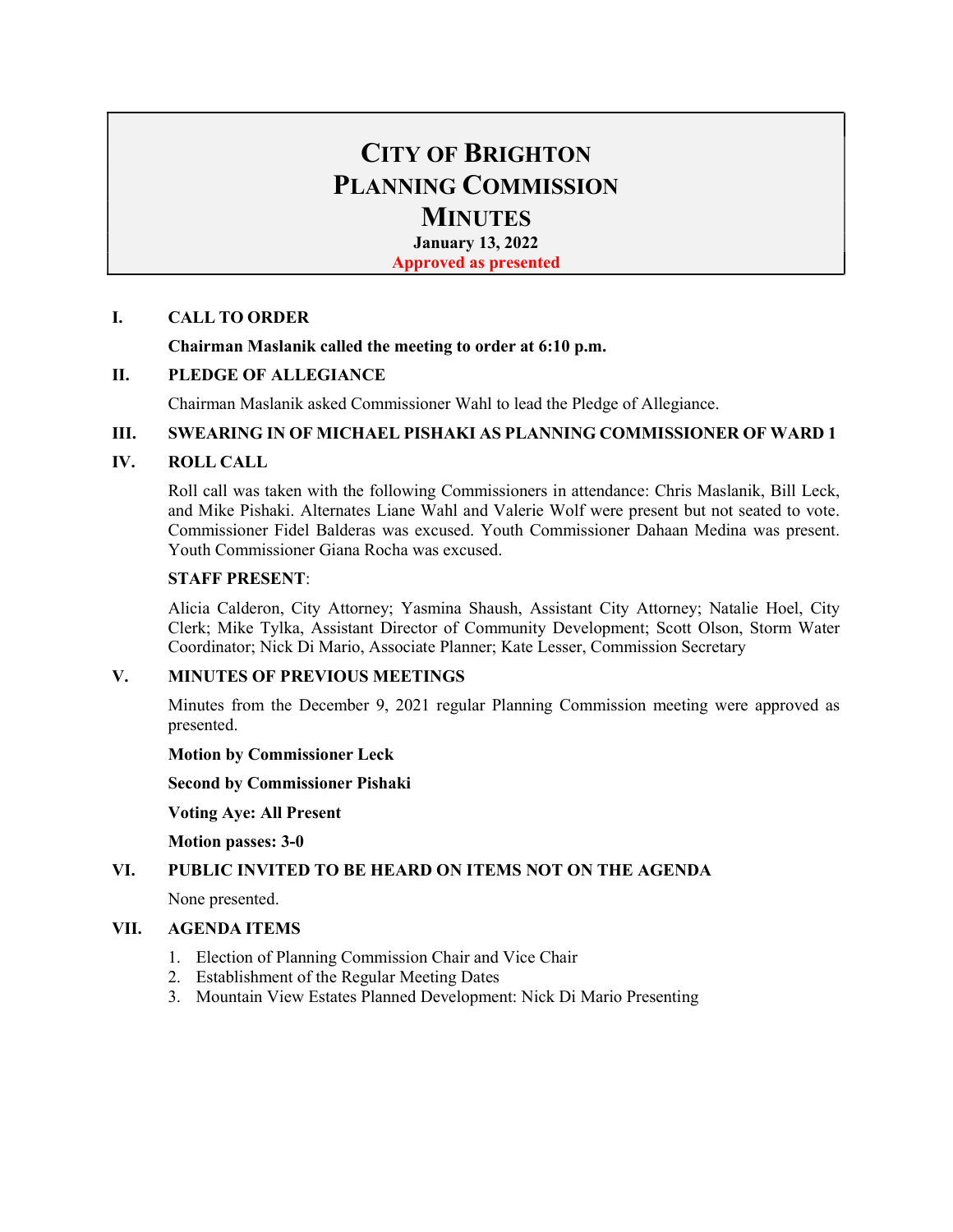## 1. Election of Planning Commission Chair and Vice Chair

## Chairman Maslanik opened the floor for nominations of Chair and Vice Chair:

Commissioner Leck submitted a nomination for Commissioner Maslanik to continue serving as Chair. Commissioner Maslanik submitted a nomination for Commissioner Leck to serve as Vice Chair. No other nominations were submitted.

Commissioner Maslanik was elected as Chair of the Planning Commission. Commissioner Leck was elected as Vice Chair of the Planning Commission.

## 2. Establishment of Regular Meeting Dates

Chairman Maslanik proposed tabling this item until after the public hearing item.

Motion by Commissioner Leck to switch the order of numbers two and three under item seven on the agenda Second by Commissioner Pishaki

Voting Aye: All Present Motion passed 3-0

## All further discussion on this item occurred after item number three on the agenda.

## Chair called for discussion among Commissioners, summarized:

Commissioner Pishaki commented that he prefers to keep the existing meeting schedule.

Commissioner Leck spoke in favor of holding study sessions.

Commissioner Maslanik spoke in favor of having the Planning Commission attend additional trainings as well as study sessions with City Council.

## 3. Mountain View Estates Planned Development

## Chair opened the public hearing at 6:18 p.m.

## Chair invited Staff to present, summarized:

Mr. Di Mario presented the item as outlined in the staff report and confirmed that legal publication and posting were completed for this hearing. Mr. Di Mario stood ready for questions.

## Chair called for questions from the Commission of Staff, summarized:

Commissioner Pishaki questioned how this zone change will benefit the community's welfare in accordance with the Land Use and Development Code.

Mr. Tylka stated that the low-water xeric landscaping in the subdivision will benefit the community by not pulling from the water systems that are already strained.

Mr. Di Mario elaborated that the proposed zone change would not change the existing allowed densities on the property and the new setback requirements would decrease water usage as well.

Commissioner Pishaki inquired as to whether any metrics exist to show how much water would be saved with this new plan versus if the property were to be developed as it exists now.

Mr. Di Mario replied that no hard numbers are available but the right-of-way and private landscaping regulations could be reviewed.

Commissioner Maslanik requested clarification on whether these are single-family homes with either attached or detached garages.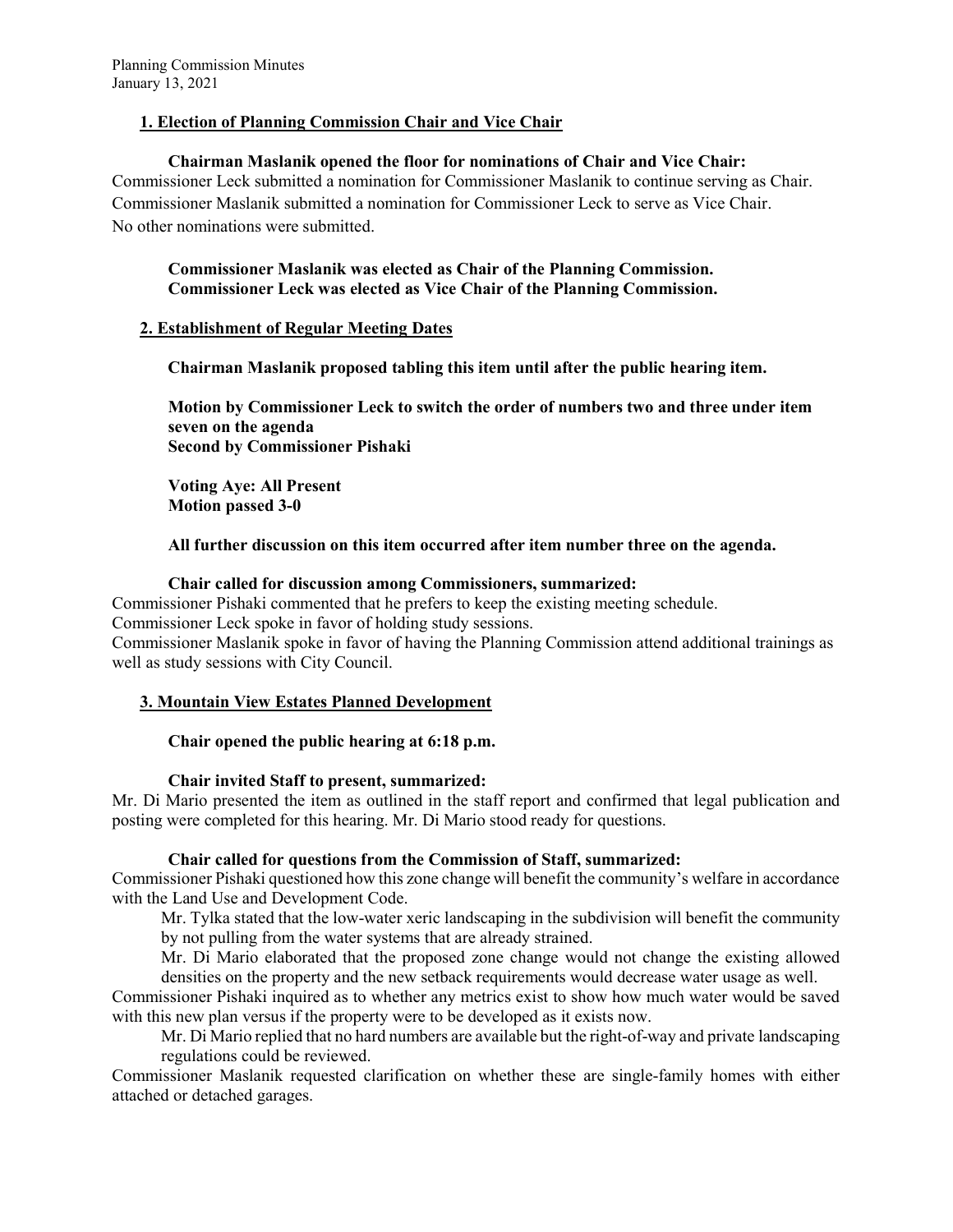Mr. Di Mario replied that there single-family detached homes and attached paired homes (duplexes) over two lots with attached garages.

#### Chair asks if the Applicant has prepared a presentation:

Jarrod Likar with AMREPCO, Inc. at 333 Rio Rancho Drive #202, Rio Rancho, NM 87124 Josie Kohnert with Redland at 1500 West Canal Court, Littleton, CO 80120

The Applicant team provided a brief presentation and stood ready for questions.

#### Chair called for questions from the Commission of the Applicant or Staff, summarized:

Commissioner Maslanik questioned whether the Applicant was aware of the City's Development Review Committee and the process for reviewing the application when it was submitted.

Ms. Kohnert replied yes.

Commissioner Maslanik requested clarification on whether the pond on the property would be a detention or retention pond.

The Applicant stated that the current design would be a detention pond.

Mr. Olson confirmed that the detention pond is in accordance with state laws and all water would be evacuated from the pond within 120 hours.

#### Chair called for the public to ask any questions the Applicant or Staff, summarized:

Les Fraley at 1045 CR 2, Brighton, CO 80603, asked whether there has been any consideration to traffic control where  $35<sup>th</sup>$  goes into County Road 2. Is speed being considered on County Road 2?

Mr. Di Mario replied that yes, this was part of the development agreement and the developer will have to contribute a signal at that intersection. The developer's funds for half of the cost to design and construct the signal will be escrowed before the development is allowed to go vertical.

Mr. Tylka stated that the Public Works department is currently reviewing the Master

Transportation Plan which will likely result in downgrading speeds.

Sarah Lyon at 18053 Zeno Court, Brighton, CO 80601, questioned how much land could be taken to widen Baseline Road and where entrance/exit points would be. Have water tables been considered, and will the status of unincorporated property change?

Mr. Di Mario stated that there will be major exit points at N.  $35<sup>th</sup>$  Avenue, Telluride, and Longs Peak to access Bridge Street. The developer does have an obligation to improve  $168<sup>th</sup>$  (Baseline). Mr. Tylka stated that power of eminent domain is not being considered to expand 168<sup>th</sup>. Forced annexation is not being considered and would require a public hearing with City Council.

The Applicant stated that the properties will be on city water so they will not pull from the wells or effect the water tables.

Gary Baker at 16428 Ventura Court, Brighton, CO 80601, inquired as to how soon a four-lane road on each side of

Mr. Di Mario stated that the developer has an obligation to improve Telluride, North 35<sup>th</sup>, and other surrounding roads per the development agreement. This will occur in a phasing order and development of those phases cannot occur until the obligations have been met.

Mr. Tylka commented that no new plans have been made by the City to expand County Road 2. Shirley Bailey at 17280 E. 168th Avenue, Brighton, CO 80601, questioned how expansion will be done on County Road 2 without eminent domain, and how prairie dogs on the property will be dealt with.

Mr. Di Mario stated that the developer is not required to expand County Road 2 as part of this application. The applicant must provide acceleration and deceleration lanes and additional improvements. The traffic impact study has expired and, if approved, the developer must provide an updated study which may change their obligations. Prairie dogs are under the purview of the Fish and Wildlife Department.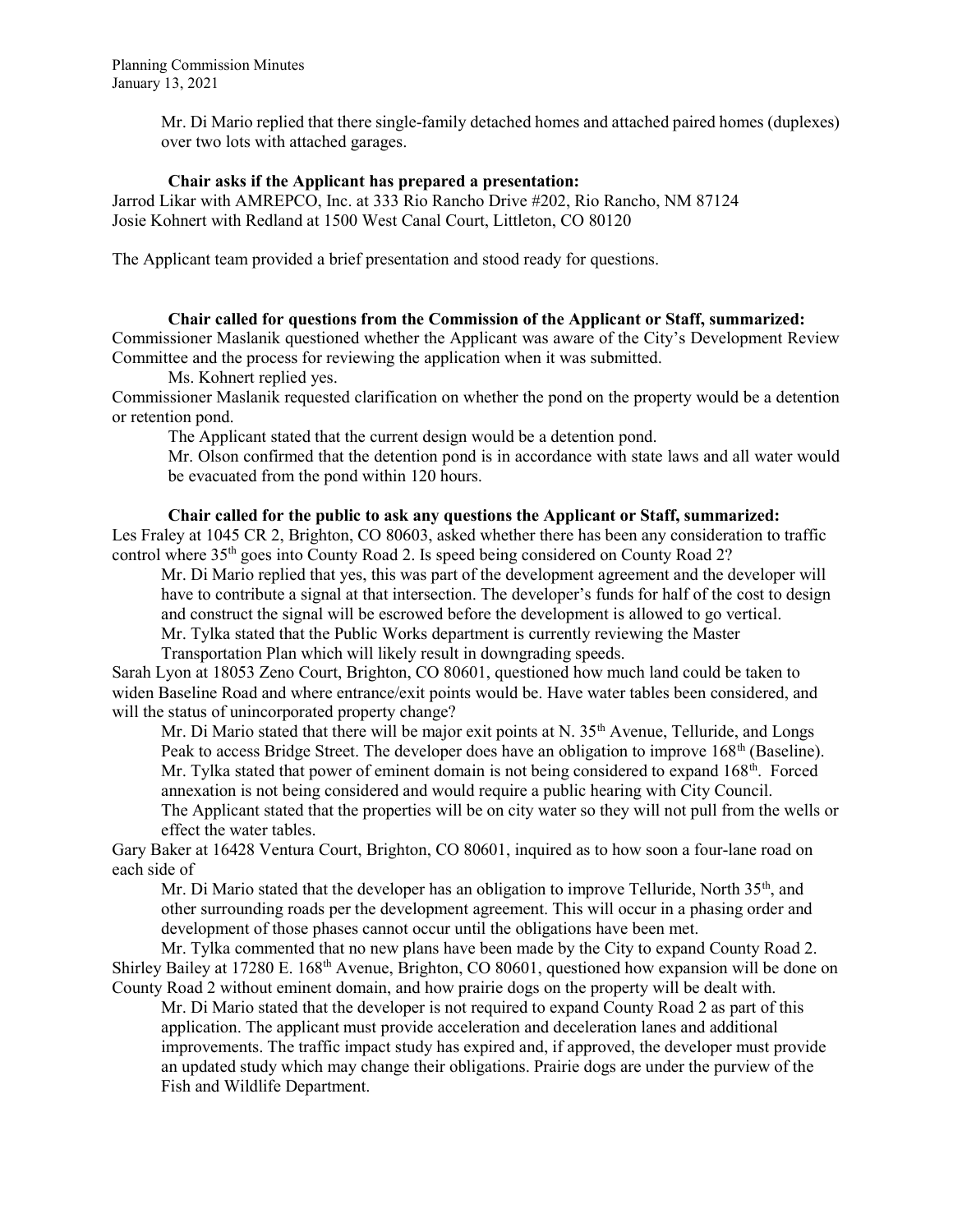Paula Stueve, 210 S. 5<sup>th</sup> Avenue, Brighton, CO 80601, inquired about the Fire Department's ability to serve these additional houses. Also, what is the City doing to assist with drainage.

 Mr. Tylka stated that Brighton Fire Authority did review and approve the application and impact fees are paid to them for any new development.

 Mr. Olson explained that the City is working with Mile High Flood District to design a regional outfall for the area and described the drainage plan for the property.

 Mr. Di Mario stated that the developer is also obligated to cover sewer system improvements and provided additional details on the sewage system for the proposed property.

Gary Baker at 16428 Ventura Court, Brighton, CO 80601, asked who he can bill for damages caused by the weeds in the proposed property.

Mr. Tylka stated that a code enforcement violation has been cited on the property and the City is seeking corrective action for the issue.

David Gildea at 15203 Arrowhead Drive, Brighton, CO, 80601, questioned whether the overall traffic impact is included in the traffic impact study.

Mr. Tylka stated that a staff member from Public Works is not present. The Master Transportation Plan is currently being reviewed to determine what areas need capital improvement funds for improvements.

The Applicant commented that the City did accept the previous study and will submit an update to the study if the project is approved.

Roni Garmann at 17731 E. 164th Avenue, Brighton, CO 80601, asked what will be done to Telluride and 164th to reduce traffic, what will happen to nesting eagles, and specific drainage issues.

Mr. Di Mario stated that a traffic circle will be installed. The City cannot speak to drainage issues in unincorporated Adams County.

Mr. Tylka stated that preliminary conversations with the County have pointed to closing off Telluride at Longs Peak to limit access.

The Applicant stated that Telluride would still connect to Baseline and Venura would connect to Longs Peak. A pipe is planned to direct stormwater to the regional outfall area.

Mr. Olson stated that construction must follow certain requirements based on the time of year if it coincides with eagle nesting times.

Chair called for any further questions from the Commission or the audience. None presented.

Chair called for any member of the audience to speak on behalf of this item being presented. No proponents were present.

# Chair called for any member of the audience to speak in opposition of this item being presented.

Seven opponents were present.

Sarah Lyon at 18053 Zeno Court, Brighton, CO 80601 Shirley Bailey at 17280 E. 168<sup>th</sup> Avenue, Brighton, CO 80601 David Gildea at 15203 Arrowhead Drive, Brighton, CO, 80601 Les Fraley at 1045 CR 2, Brighton, CO 80603 Roni Garmann at 17731 E. 164th Avenue, Brighton, CO 80601 Dawn O'Callaghan at 16529 Ventura Court, CO 80601 Kathy Baker at 16428 Ventura Court, Brighton, CO 80601

## Chair called for any further comments from the Applicant.

The Applicant stated that the proposed density is below that allowed maximum and the traffic compliance letter substantiates the study done previously and was submitted with this application and improvements will still be done as determined in 2013, along with other infrastructure improvements.